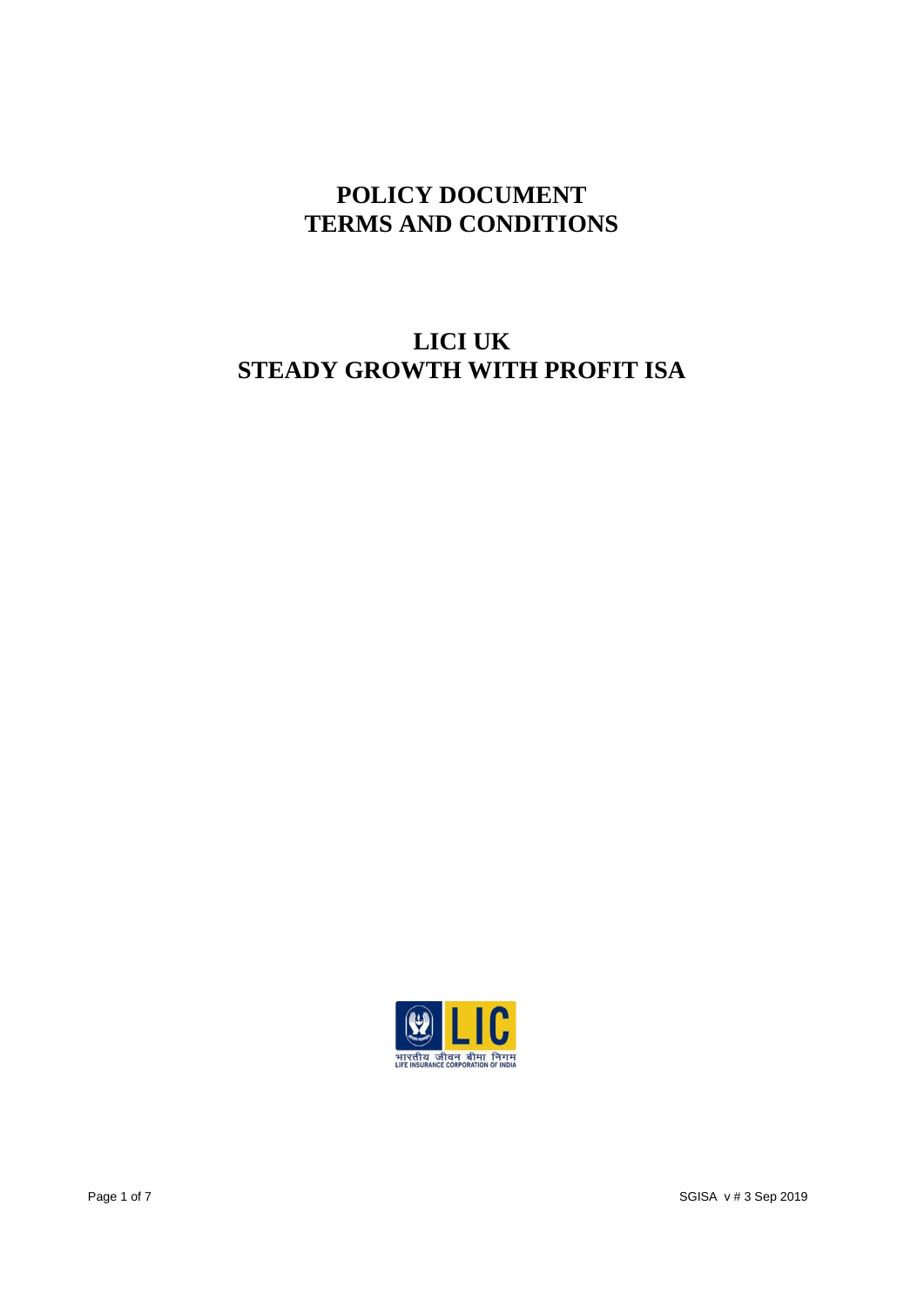We would like to make you aware that calls may be recorded and monitored. Authorised and regulated by the Insurance Regulatory and Development Authority (IRDA) of India. Authorised by the Prudential Regulation Authority. Subject to regulation by the Financial Conduct Authority and limited regulation by the Prudential Regulation Authority. Details about the extent of our regulation by the Prudential Regulation Authority are available from us on request. Financial services registration number 110379. LICI UK is a trading name of the Life Insurance Corporation of India which is registered in England and Wales, Company No FC005008.

### **LICI UK Steady Growth With Profit ISA**

The Life Insurance Corporation of India (hereinafter known as LICI UK) has received an Application and Declaration from the Assured named in the Policy Schedule.

The said Application and Declaration with the statements contained therein is agreed to by the Assured and LICI UK as the basis of this Assurance.

It is hereby declared that this Policy of Assurance shall be subject to the Terms & Conditions as are stated in the Policy and the enclosed Policy Schedule and any endorsement placed on the Policy by LICI UK shall be deemed part of this Policy.

Issued by

Signed on behalf of the Life Insurance Corporation of India

Chief Manager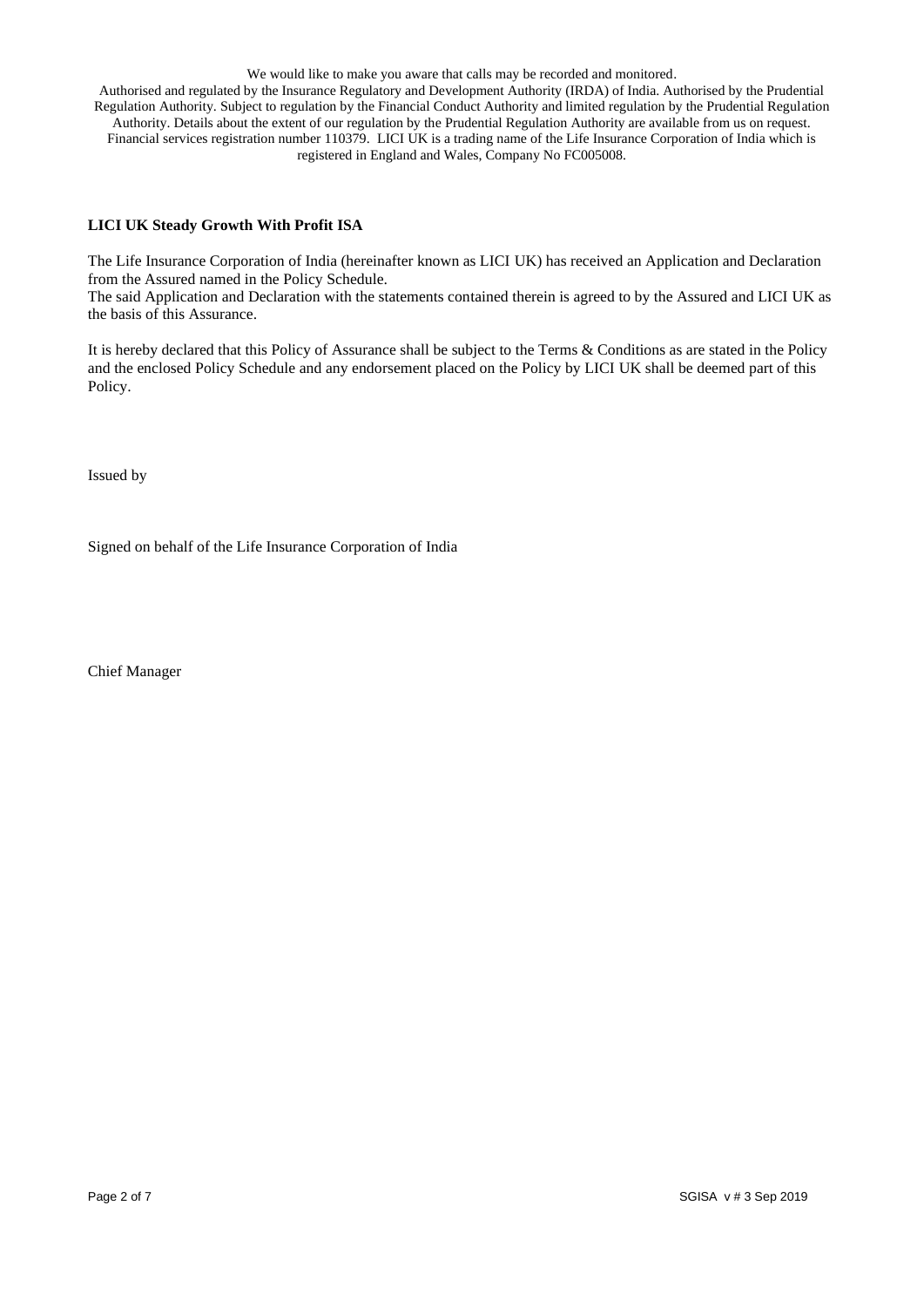IMPORTANT – This Policy should be examined to ensure it meets with your requirements and should be kept in a place of security.

### **INDEX TO THE POLICY**

- 1. INTRODUCTION
- 2. DEFINITIONS
- 3. THE CONTRACT
- 4. PAYMENT OF CONTRIBUTIONS
- 5. CESSATION OF REGULAR CONTRIBUTIONS
- 6. THE FUND, UNITS AND PRICING
- 7. TERMINAL BONUS
- 8. MARKET VALUE REDUCTION
- 9. CHARGES
- 10. ALLOCATION
- 11. DEATH BENEFIT
- 12. TOTAL WITHDRAWAL
- 13. PARTIAL WITHDRAWALS
- 14. TRANSFER TO INDIA
- 15. RIGHT OF CANCELLATION OF THE POLICY
- 16. GENERAL

#### **1. INTRODUCTION**

Your Policy is in two parts:

- (a) This Policy Document which gives all the general information about your Policy and
- (b) The Policy Schedule which shows your personal details.

#### **2. DEFINITIONS**

Within this Policy the following expressions shall have the following meanings except where inconsistent with the subject matter or content:

"Actuary" shall mean the With Profits Actuary of LICI UK.

"Commencement Date of the Policy" shall mean the date as recorded in the Schedule.

"Investment content" shall mean the amount being available for investment in units including any additional allocation and after any deduction of the initial charge from the Contribution.

"Individual Savings Account" shall mean an Account issued to you by the ISA Manager governed by the Individual Savings Account Regulations l998 (Statutory Instrument l998 No l870) as from time to time amended and in force.

"ISA Manager" shall mean the manager of the Individual Savings Account of which this Policy forms a part. The ISA Manager is the Life Insurance Corporation of India (LICI UK).

" Minimum partial withdrawal " shall mean the minimum amount as determined by LICI UK and in force at the time of such withdrawal.

" Minimum value of remaining units "shall mean the minimum value as determined by LICI UK and in force at the time of withdrawal or cessation of regular contributions.

"Notice" shall mean written instructions given by the Assured or his/her Executors or Administrators and received by LICI UK at its Registered Office.

"Policy Conditions" shall mean the terms and conditions set out in this Policy.

"Policy Value" shall mean the value of units allocated to the Policy valued at the price immediately following Notice after deduction of any early encashment charge and/or any market value reduction and inclusion of any terminal bonus. "Contribution/s" shall mean the Contribution/s recorded in the Schedule.

"The Assured" shall mean the person named in the Schedule or his/her successors in title.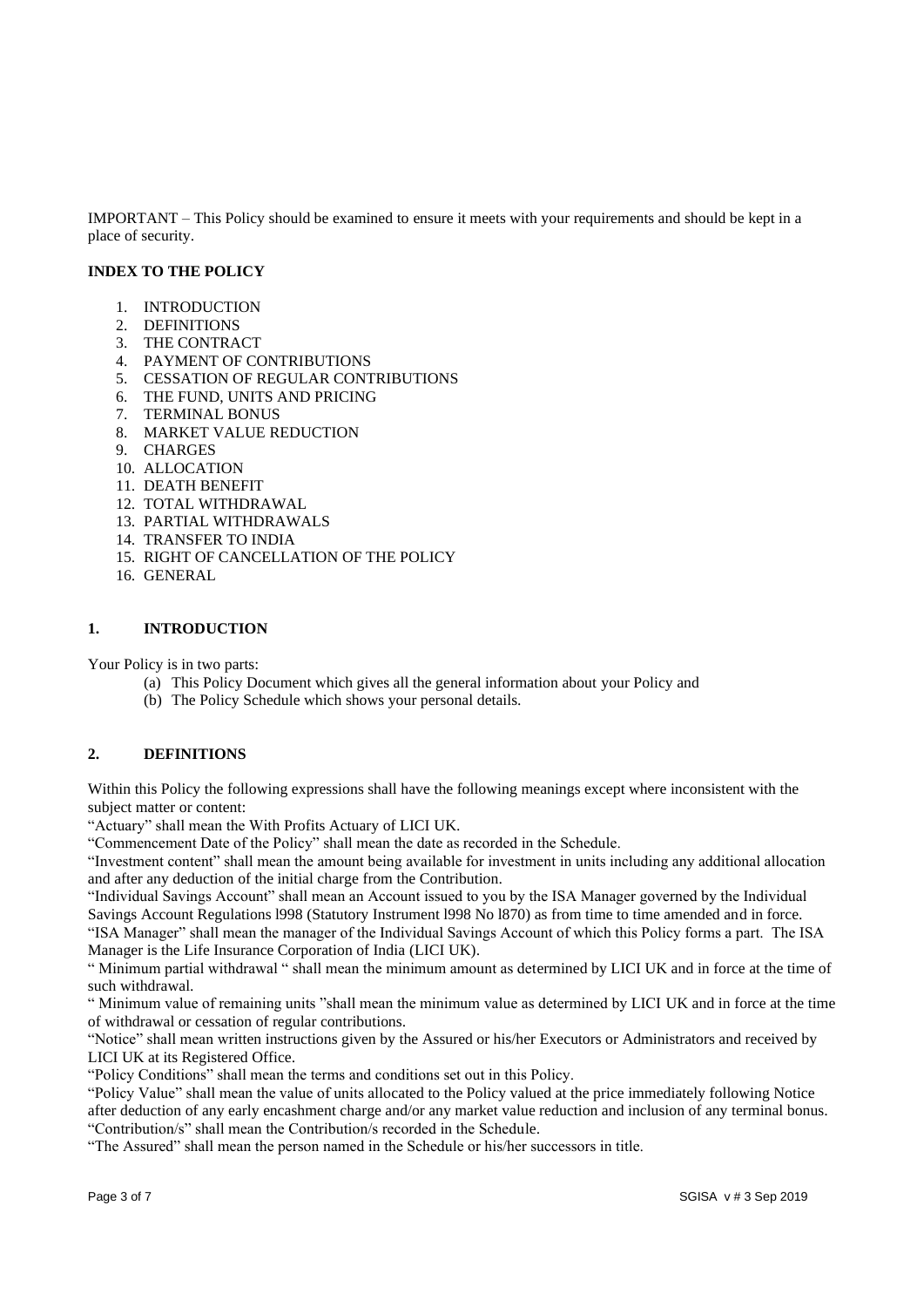"The Life Assured" shall mean the person named in the Schedule and upon whose life payment of the death benefit depends.

"Schedule" shall mean the Schedule enclosed with this Policy.

- " Valuation Date " shall mean the date, being a business working day, on which the Unit Price is calculated.
- " Working day " shall mean any day, excepting a Saturday, Sunday or Bank Holiday in England.
- " You "and "your" shall mean the Assured stated in the Policy Schedule.

## **3. THE CONTRACT**

The Policy forms part of your LICI UK Individual Savings Account. In the event that the Policy ceases to form part of your LICI Individual Savings Account, the Policy will be surrendered for its Policy Value.

The Policy cannot be transferred to the Assured in the event that it ceases to form part of your Individual Savings Account, or if the Individual Savings Account closes. In such circumstances, the Policy will be surrendered for its Policy Value.

As a condition forming part of your Individual Savings Account, the Policy cannot be assigned, and LICI UK will not recognise any purported assignment, although in the event of your death, the rights shall vest in your personal representatives.

The Policy is further subject to the LICI UK Individual Savings Account Terms & Conditions., In the event of any conflict between the two, the latter shall prevail.

### **4. PAYMENT OF CONTRIBUTIONS**

The Contribution/s are payable in accordance with the Schedule.

The minimum monthly contribution for regular contribution will be £100 monthly and £1,200 yearly by Direct Debit. The minimum lump sum contribution will be £4,000 by cheque. This may change from time to time. Increases in the amount of regular, annual and single contributions may be made at any time while the Policy remains in force. Such increases are subject to the maximum ISA contribution limits in force at the time and the Assured remaining eligible to subscribe to the Individual Savings Account and to the minimum amount in force at the time of such increase.

Regular contributions may be reduced at any time but not below the minimum in force at the time of the reduction. There is no contractual obligation to pay regular contributions

## **5. CESSATION OF REGULAR CONTRIBUTIONS**

Should a regular contribution not be paid then regular contributions shall be deemed to have ceased as at the due date of the first unpaid regular contribution. Providing the fund holding has not fallen below the minimum value of remaining units in force at the time of the unpaid regular contribution then the Policy will subsist with the units allocated as at the date of the first unpaid contribution. If the fund holding has fallen below the minimum then the Policy will be terminated for its Policy Value.

#### **6. THE FUND, UNITS AND PRICING**

The contributions paid into the Policy form part of the With Profits Fund of LICI UK and are used to buy units in the LICI UK Steady Growth With Profit Fund.

The Fund is divided into Units equal in value to each other Unit of the Fund.

The unit price is increased on a daily basis throughout the year in line with the bonus rate.

A regular bonus rate is determined during the calendar year by LICI UK on the advice of the Actuary. The bonus rate can be reviewed and updated at any time.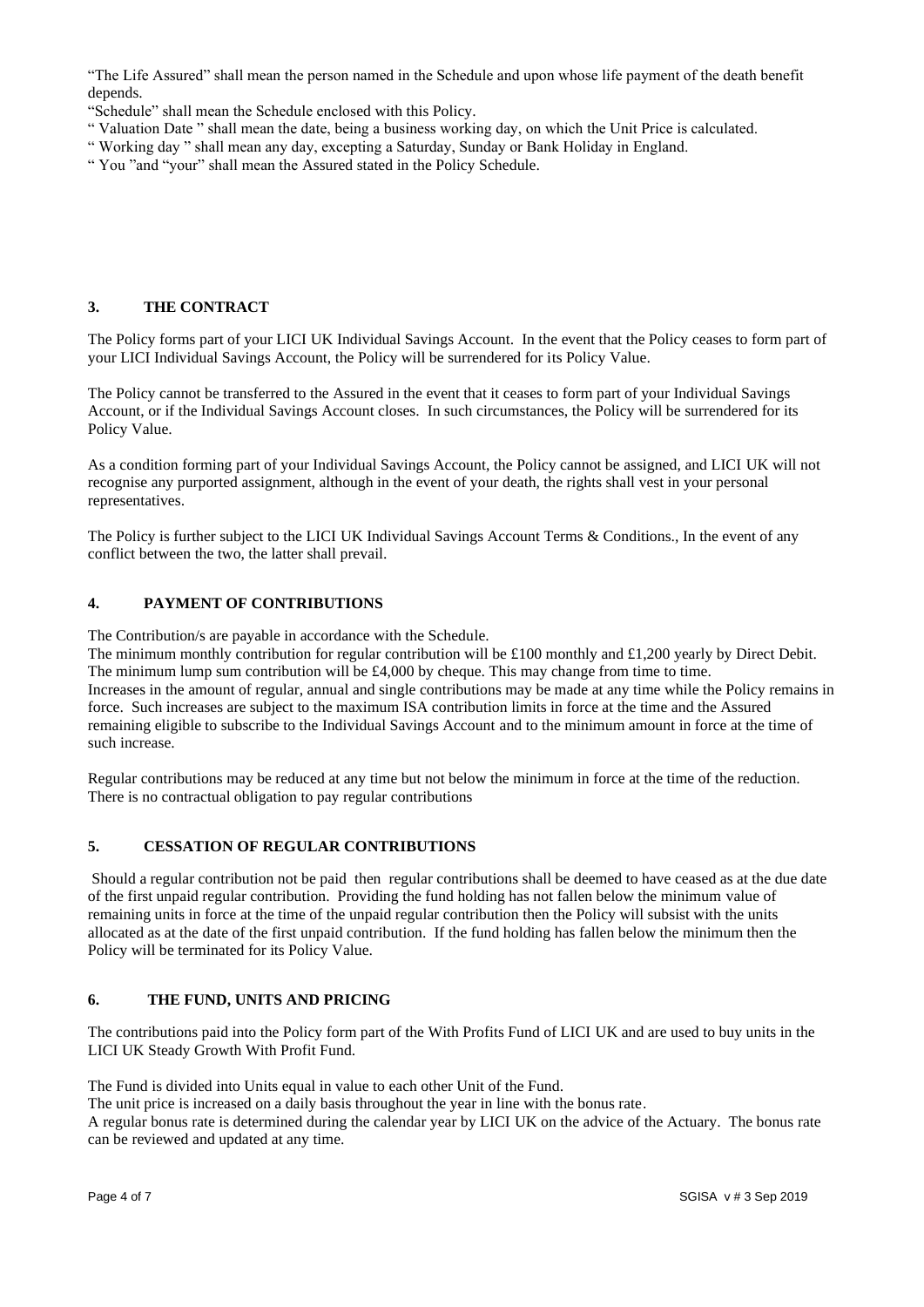A Policy does not confer upon the Assured any legal or beneficial interest in any part of the Fund or in the Units. The division of the Fund into Units and the allocation of Units is notional and is for the sole purpose of calculating the value of Policies granted by LICI UK.

#### **7. TERMINAL BONUS**

A terminal bonus may be applied on withdrawal and death. Whether there will be a terminal bonus and the amount will depend upon, amongst other things, the performance of the underlying assets in the With Profit Fund over the period since the Commencement Date of the Policy.

#### **8. MARKET VALUE REDUCTION**

LICI UK aims to operate a fair policy regarding the use of a market value reduction, balancing the needs of those leaving the fund with those remaining.

On the advice of the Actuary, LICI UK reserves the right to apply a factor to reduce the unit price used when a partial or total withdrawal is made if considered necessary to protect the interest of the remaining policyholders. If on receipt of a Notice of withdrawal from the Assured, a market value reduction is to be applied, then LICI UK shall give notice to the Assured that such a reduction is to be applied.

LICI UK guarantees that such a market value reduction will not be applied to withdrawals only on the tenth anniversary of the Commencement Date of the Policy and on every fifth anniversary thereafter or on payment of the death benefit.

### **9. CHARGES**

(a) Initial Charge – LICI UK will make no deduction the following deductions. The full contributions amount will be allocated for purchase of units.

(b)Early Encashment Charge – LICI UK will apply an early encashment charge if the Policy is partially or totally withdrawn at any time before the end of the third anniversary of the Commencement Date of the Policy. The early encashment charge is determined with reference to the amount withdrawn and the number of complete or partial years since the Commencement Date of the Policy in accordance with the following table.

| Years since      | Early encashment charge as a % |
|------------------|--------------------------------|
| Commencement     | of the amount withdrawn        |
| Date of the      |                                |
| Policy           |                                |
| Less than 1 year | 5%                             |
| 1 year to less   | 3%                             |
| than 2 years     |                                |
| 2 years to less  | 1%                             |
| than 3 years     |                                |

(c) Implicit Charges – The Policy Value will reflect the performance of the assets in the With Profits Fund, expenses, tax and any other charges.

#### **10. ALLOCATION**

On payment of the Contribution as set out in the Schedule, the total Investment Content shall be applied to secure an allocation of units. The number of units allocated shall be obtained by dividing the Investment Content of the Contribution by the unit price on the valuation date following receipt of the Contribution, the allocation being calculated to the next lower one hundredth part of a unit.

#### **11. DEATH BENEFIT**

In the event of the death of the Life Assured named in the Schedule and whilst the Policy is still in force, LICI UK shall, subject to receipt of satisfactory evidence of the death of the Life Assured, the title of the claimant and any other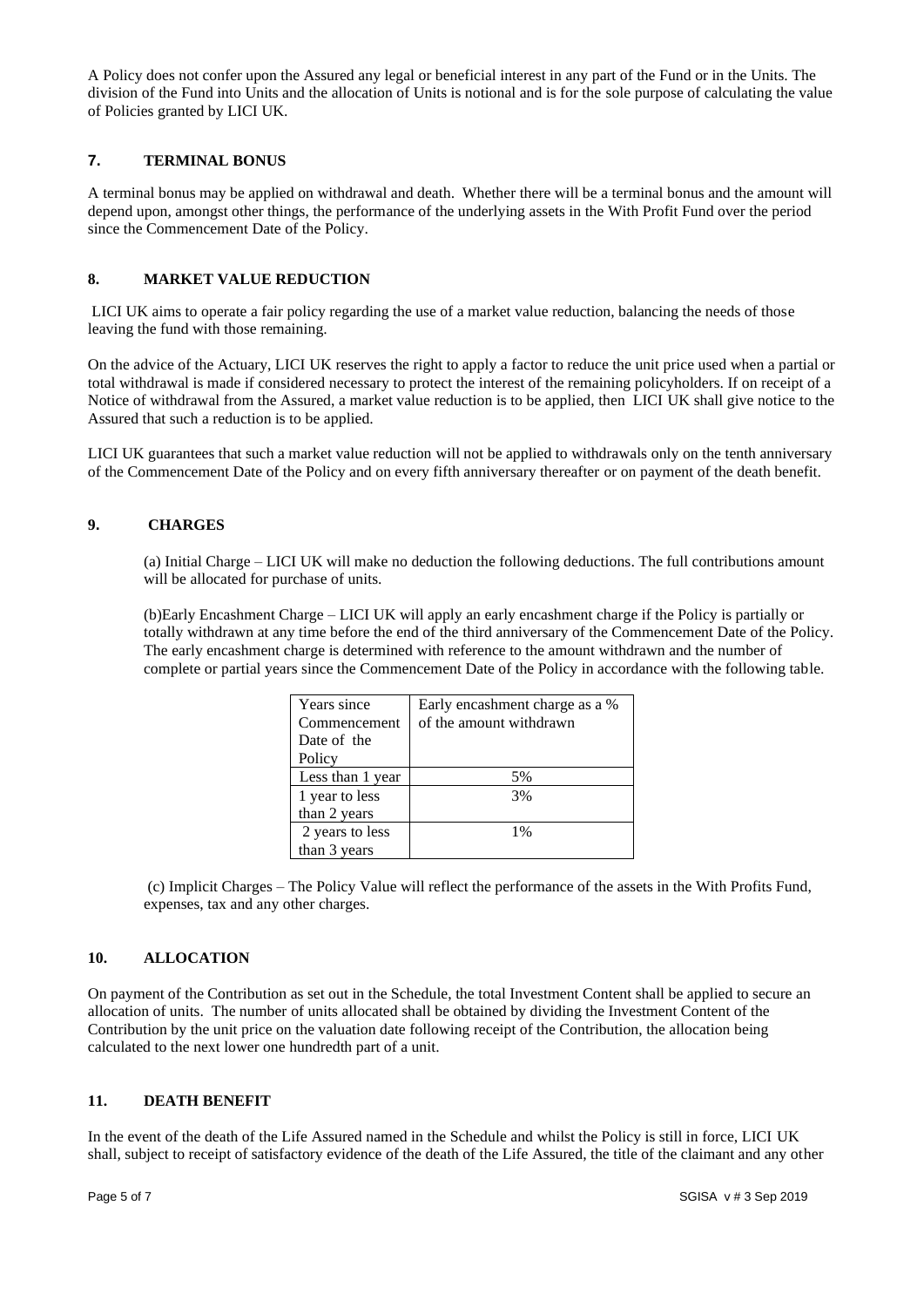documentary evidence or information LICI UK considers necessary, pay an amount equal to 101% of the value of the units as calculated at the unit price at the valuation date on or immediately preceding the date of death.

### **12. TOTAL WITHDRAWAL**

On production of the Schedule and satisfactory evidence of proof of title, whilst the Policy is in force and Notice being given at any time before the death of the Life Assured named in the Schedule, all of the units may be surrendered for their Policy Value.

### **13. PARTIAL WITHDRAWALS**

On Notice, some of the units may be surrendered for their Policy Value, provided the amount payable shall not be less than the minimum partial withdrawal amount and provided the value of the remaining units held shall not fall below the minimum value of remaining units. If the remaining units held falls below the minimum the Policy will be terminated for its Policy Value.

## **14. TRANSFER TO INDIA**

Transfer of the Policy is not permitted. If the Assured leaves the United Kingdom contributions may remain invested but no further contributions may be made.

### **15. RIGHT OF CANCELLATION OF THE POLICY**

If for any reason the Assured is not satisfied with the Terms and Conditions of this Policy, he may return the Policy to the Registered Office of the Administrator for cancellation within 30 days from the date on which the Policy is received by him. In that case, LICI UK shall return all contributions paid under the Policy. This right will cease to exist after 30 days from receipt of this Policy. If the Assured does not exercise this right of cancellation it shall be presumed that he has understood and accepted the Terms and Conditions of this Policy.

#### **16. GENERAL**

The provisions of this Policy should be read together with the relevant Policy Schedule. Each Policy Schedule together with this Policy document makes up a separate policy. The Schedule sets out the details of each Policy including the contribution and benefits payable under the relevant Policy.

Any Notice served by LICI UK in relation to this Policy will be sent to the last known correspondence address of the Assured according to the records of LICI UK.

Any enactment in substitution or amendment or endorsement placed on the Policy Schedule will be deemed as part of this Policy.

Within this Policy, unless the context requires otherwise, references to the masculine shall include the feminine, references to the singular shall include the plural and vice versa.

LICI UK and the Assured are the parties to this contract. Except where otherwise expressly stated in this Policy including any Policy endorsement, it is not intended to benefit any other person, nor it there any intention to confer directly or indirectly contractual rights on any other than the parties to this contract.

In the event of any change in the laws affecting this contract, LICI UK's freedom to invest, its ability to vary its investments, the rate or basis of taxation applicable to a company transacting life insurance business or any other material change of circumstances which, in the opinion of the Actuary renders it impossible, impractical or grossly inequitable between policyholders to fully comply with all the terms of this contract or to pursue any stated or established practice with respect to operation of the fund or its valuation, LICI UK shall have the right to make such adjustments to the terms of this contract as the Actuary in his absolute discretion deems appropriate.